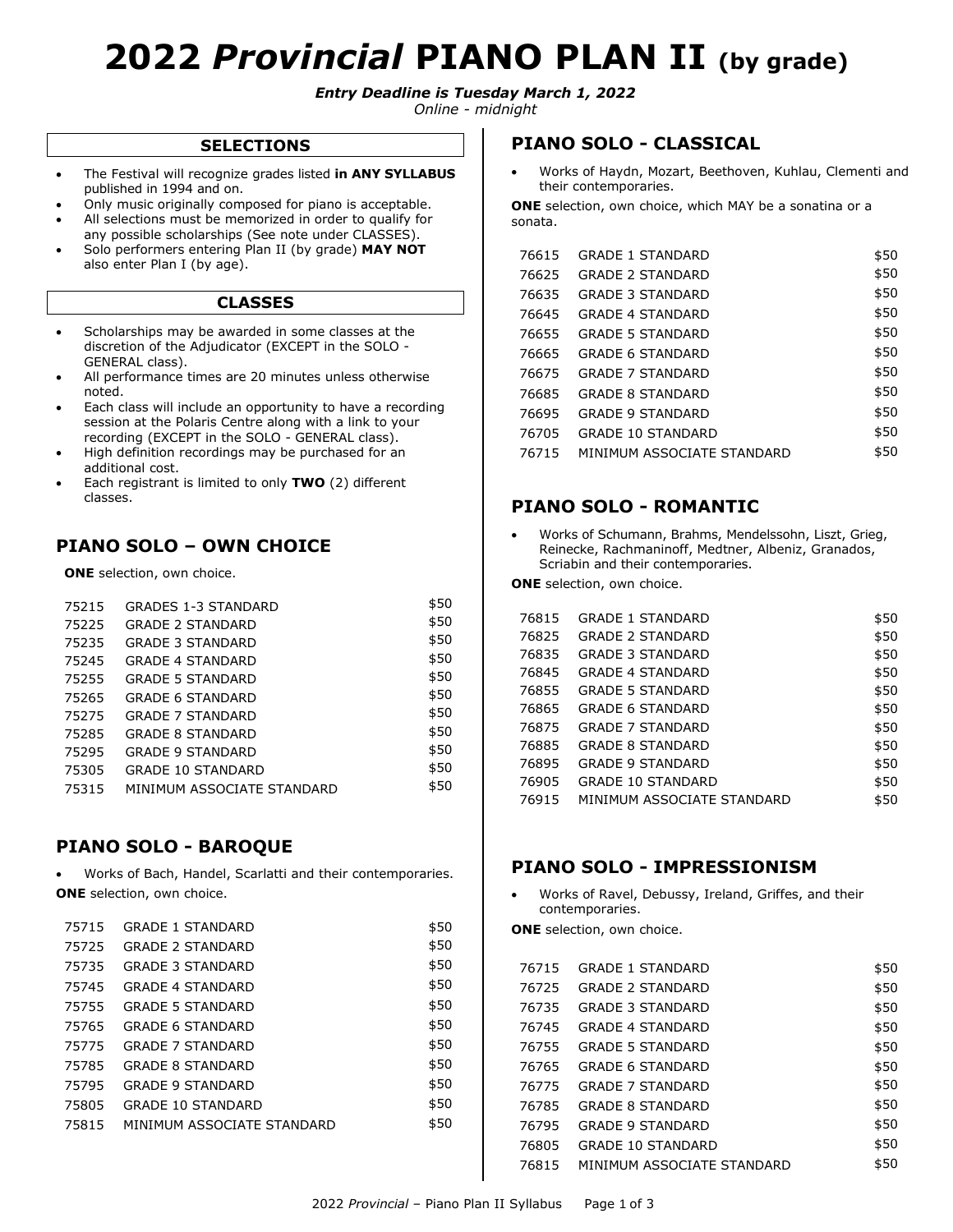# **PIANO SOLO – 20th CENTURY**

- Works composed between 1900 to present day.
- Works of Kabalevsky, Shostakovich, Nakada, Ginastera, Bartok, Hindemith, Schoenberg, Prokofiev, Copland, Gershwin and their contemporaries.

**ONE** selection, own choice.

| 75015 | <b>GRADE 1 STANDARD</b>    | \$50 |
|-------|----------------------------|------|
| 75025 | <b>GRADE 2 STANDARD</b>    | \$50 |
| 75035 | <b>GRADE 3 STANDARD</b>    | \$50 |
| 75045 | <b>GRADE 4 STANDARD</b>    | \$50 |
| 75055 | <b>GRADE 5 STANDARD</b>    | \$50 |
| 75065 | <b>GRADE 6 STANDARD</b>    | \$50 |
| 75075 | <b>GRADE 7 STANDARD</b>    | \$50 |
| 75085 | <b>GRADE 8 STANDARD</b>    | \$50 |
| 75095 | <b>GRADE 9 STANDARD</b>    | \$50 |
| 75105 | <b>GRADE 10 STANDARD</b>   | \$50 |
| 75115 | MINIMUM ASSOCIATE STANDARD | \$50 |
|       |                            |      |

## **PIANO SOLO - CANADIAN**

**ONE** selection, own choice.

| 77615 | <b>GRADE 1 STANDARD</b>    | \$50 |
|-------|----------------------------|------|
| 77625 | <b>GRADE 2 STANDARD</b>    | \$50 |
| 77635 | <b>GRADE 3 STANDARD</b>    | \$50 |
| 77645 | <b>GRADE 4 STANDARD</b>    | \$50 |
| 77655 | <b>GRADE 5 STANDARD</b>    | \$50 |
| 77665 | <b>GRADE 6 STANDARD</b>    | \$50 |
| 77675 | <b>GRADE 7 STANDARD</b>    | \$50 |
| 77685 | <b>GRADE 8 STANDARD</b>    | \$50 |
| 77695 | <b>GRADE 9 STANDARD</b>    | \$50 |
| 77705 | <b>GRADE 10 STANDARD</b>   | \$50 |
| 77715 | MINIMUM ASSOCIATE STANDARD | \$50 |
|       |                            |      |

# **PIANO SOLO - CONCERT**

- All selections must be chosen from the **same era**. **Eras include**: Baroque, Classical, Romantic, Late Romantic, Impressionism, Contemporary, 20<sup>th</sup> Century.
- The artistic arrangement and the quality of music chosen will be taken into consideration by the adjudicator.
- Time limit is as noted.

**TWO OR THREE** selections, own choice.

#### **Only ONE movement of a sonatina or sonata may be performed.**

*One of the selections in the Concert class may be ONE GRADE HIGHER than the specified grade of the class.*

|       | 78715 GRADE 1 STANDARD<br>Time Limit: 6 minutes | \$60 |
|-------|-------------------------------------------------|------|
| 78725 | <b>GRADE 2 STANDARD</b>                         | \$60 |
|       | Time Limit: 8 minutes                           |      |
| 78735 | GRADE 3 STANDARD                                | \$60 |
|       | Time Limit: 10 minutes                          |      |
| 78745 | GRADE 4 STANDARD                                | \$60 |
|       | Time Limit: 12 minutes                          |      |
| 78755 | GRADE 5 STANDARD                                | \$60 |
|       | Time Limit: 14 minutes                          |      |

|       | 78765 GRADE 6 STANDARD           | \$60 |
|-------|----------------------------------|------|
|       | Time Limit: 16 minutes           |      |
| 78775 | GRADE 7 STANDARD                 | \$60 |
|       | Time Limit: 18 minutes           |      |
|       | 78785 GRADE 8 STANDARD           | \$60 |
|       | Time Limit: 20 minutes           |      |
|       | 78795 GRADE 9 STANDARD           | \$75 |
|       | Time Limit: 24 minutes           |      |
|       | 78805 GRADE 10 STANDARD          | \$75 |
|       | Time Limit: 30 minutes           |      |
|       | 78815 MINIMUM ASSOCIATE STANDARD | \$75 |
|       | Time Limit: 35 minutes           |      |

## **PIANO SOLO - RECITAL**

- All selections must be chosen from **different eras**. **Eras include:** Baroque, Classical, Romantic, Late Romantic, Impressionism, Contemporary, and 20th Century.
- The artistic arrangement and quality of music chosen will be taken into consideration by the adjudicator.
- Time limit is 20 minutes, unless otherwise noted.

**TWO or THREE** selections, own choice

*One of the selections in the Recital classes may be ONE GRADE HIGHER than the specified grade of the class.*

| 78115 | <b>GRADE 1 STANDARD</b>    | \$60 |
|-------|----------------------------|------|
| 78125 | <b>GRADE 2 STANDARD</b>    | \$60 |
| 78135 | <b>GRADE 3 STANDARD</b>    | \$60 |
| 78145 | <b>GRADE 4 STANDARD</b>    | \$60 |
| 78155 | <b>GRADE 5 STANDARD</b>    | \$60 |
| 78165 | <b>GRADE 6 STANDARD</b>    | \$60 |
| 78175 | <b>GRADE 7 STANDARD</b>    | \$60 |
| 78185 | <b>GRADE 8 STANDARD</b>    | \$60 |
| 78195 | <b>GRADE 9 STANDARD</b>    | \$75 |
|       | Time Limit: 25 minutes     |      |
| 79205 | <b>GRADE 10 STANDARD</b>   | \$75 |
|       | Time Limit: 30 minutes     |      |
| 79215 | MINIMUM ASSOCIATE STANDARD | \$75 |
|       | Time Limit: 35 minutes     |      |

## **PIANO SOLO – PRELUDE AND FUGUE**

**ONE** selection, own choice.

|       | 79315 GRADE 9 STANDARD     | \$80 |
|-------|----------------------------|------|
|       | 79325 GRADE 10 STANDARD    | \$80 |
| 79335 | MINIMUM ASSOCIATE STANDARD | \$80 |

## **PIANO SOLO – PARTITA, ENGLISH, or FRENCH SUITE**

**ONE** selection, own choice.

| 79350 | GRADE 10 STANDARD (2 movements) | \$80 |
|-------|---------------------------------|------|
| 79355 | MINIMUM ASSOCIATE STANDARD (3   | \$80 |
|       | movements)                      |      |